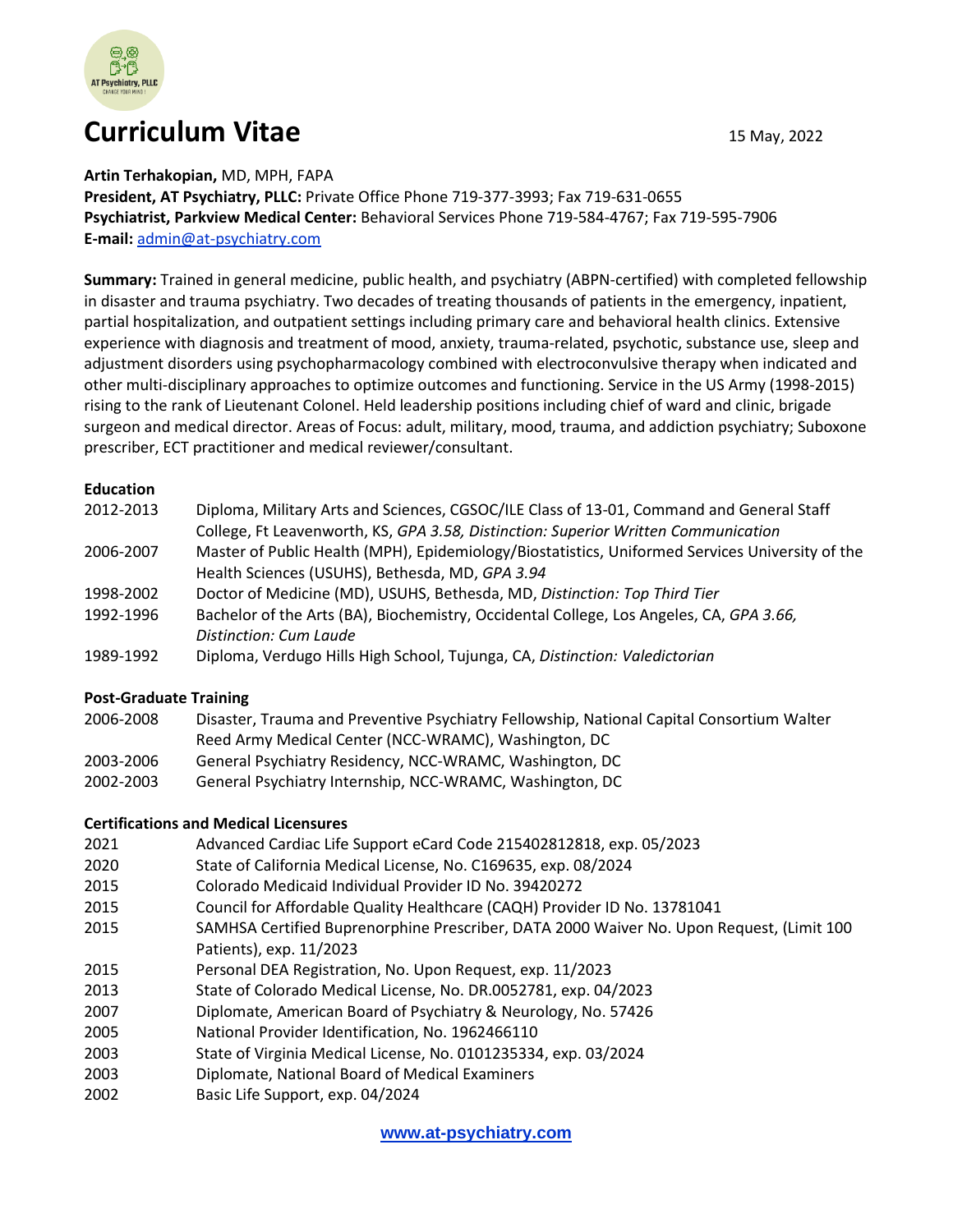# Art Terhakopian, MD, MPH, FAPA **Page 2** of 9

## **Positions / Appointments**

| 2021-Present | Medical Staff, Peak View Behavioral Health, Colorado Springs, CO                                         |
|--------------|----------------------------------------------------------------------------------------------------------|
| 2020-Present | Clinical Training Affiliate, International Medical Education Group, Willoughby, OH                       |
| 2019-Present | Adjunct Clinical Assistant Professor, Rocky Vista University, Parker, CO                                 |
| 2019-Present | Compensation and Pension Examiner, Veterans Evaluation Services, Houston, TX                             |
| 2018-Present | Psychiatric Clinical Partner, Headstrong Project Inc., New York, NY                                      |
| 2016-2019    | Medical Staff (Affiliate), Aspen Pointe, Colorado Springs, CO                                            |
| 2016-Present | Medical Staff, Parkview Medical Center, Pueblo, CO                                                       |
| 2016-Present | Assistant Clinical Professor, University of Colorado School of Medicine, Aurora, CO                      |
| 2015-2016    | Medical Director, Haven Behavioral Hospital of Southern Colorado, Pueblo, CO                             |
| 2014         | Medical Staff, NATO Multinational Medical Unit, Kandahar Airfield, Afghanistan                           |
| 2013-2015    | Brigade Surgeon, 4 <sup>th</sup> /2 <sup>nd</sup> Inf. Brigade Combat Team, 4th Inf. Div., Ft Carson, CO |
| 2013-2015    | Medical Staff, Evans Army Community Hospital (EACH), Ft Carson, CO                                       |
| 2012-2013    | Medical Staff, Munson Army Health Center, Ft Leavenworth, KS                                             |
| 2012-2013    | Committee Member, AMEDD Leadership Program Development, USUHS, Bethesda MD                               |
| 2012         | Disability Evaluator, Fusion Cell, Madigan Army Medical Center, JBLM, WA                                 |
| 2010-2012    | Chief, Inpatient Psychiatry, Dept. of Behavioral Health (DBH), William Beaumont Army Medical             |
|              | Center (WBAMC), Ft Bliss, TX                                                                             |
| 2010-2012    | WBAMC Liaison Psychiatrist to Army Substance Abuse Program, Ft Bliss, TX                                 |
| 2010-2012    | WBAMC Liaison Psychiatrist to University Behavioral Health, El Paso, TX                                  |
| 2010-2011    | WBAMC Liaison Psychiatrist to Warrior Transition Battalion, Ft Bliss, TX                                 |
| 2010-2011    | Psychiatry Champion, RESPECT-MIL Primary Care Program, Ft Bliss, TX                                      |
| 2010         | Medical Director, Day Treatment Program, DBH, WBAMC, Ft Bliss, TX                                        |
| 2009-2011    | Member, Institutional Review Board, WBAMC, Ft Bliss, TX                                                  |
| 2009-2011    | Member, Medical Forms Review Committee, WBAMC, FT Bliss, TX                                              |
| 2009-2011    | Member, Continuing Medical Education Committee, WBAMC, Ft Bliss, TX                                      |
| 2009-2012    | Medical Evaluation Board (MEB) Review Officer, DBH, WBAMC, Ft Bliss, TX                                  |
| 2009         | Chief, Behavioral Health Service, 10 <sup>th</sup> Combat Support Hospital, Baghdad, Iraq                |
| 2009         | Medical Staff, 10 <sup>th</sup> Combat Support Hospital, Baghdad, Iraq                                   |
| 2008-2009    | Alternate Member, Institutional Review Board, WBAMC, Ft Bliss, TX                                        |
| 2008-2009    | Chief, Community Behavioral Health Service, DBH, WBAMC, Ft Bliss, TX                                     |
| 2008-2012    | Medical Staff, WBAMC, Ft Bliss, TX                                                                       |
| 2008-Present | Assistant Professor, Psychiatry Department, USUHS, Bethesda, MD                                          |
| 2008-2009    | Corresponding Member, APA Committee on Psychiatric Dimensions of Disasters                               |
| 2006-2008    | Teaching Fellow, Psychiatry Department, USUHS, Bethesda, MD                                              |
| 2006-2008    | Medical Staff, WRAMC, Washington, DC                                                                     |
| 2006-2008    | Medical Staff, National Naval Medical Center, Bethesda, MD                                               |
|              |                                                                                                          |

## **Employment and Relevant Experiences**

| 2021-Present | Psychiatrist, Peak View Behavioral Health, Colorado Springs, CO              |
|--------------|------------------------------------------------------------------------------|
| 2016-2019    | Psychiatrist, Aspen Pointe, Colorado Springs, CO                             |
| 2016-Present | Psychiatrist, Parkview Medical Center, Pueblo, CO                            |
| 2016-Present | President, AT Psychiatry, PLLC, Colorado Springs, CO                         |
| 2016-2019    | Disability Reviewer, Dane Street LLC, Boston, MA                             |
| 2016         | Medical Director, STAR-Colorado Drug Rehab Center, Cascade, CO               |
| 2015-2016    | Medical Director, Haven Behavioral Hospital of Southern Colorado, Pueblo, CO |

**[www.at-psychiatry.com](http://www.at-psychiatry.com/)**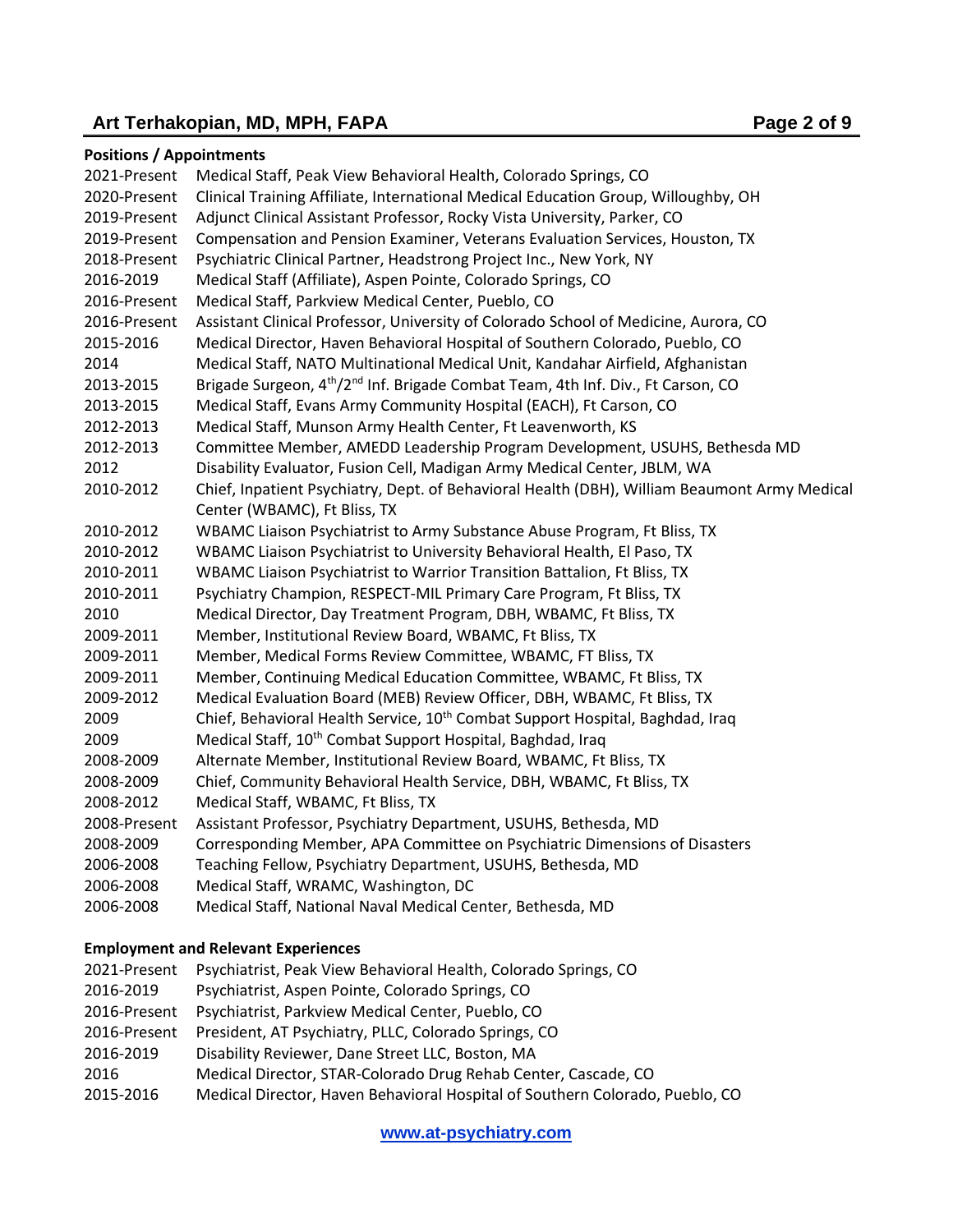# Art Terhakopian, MD, MPH, FAPA **Page 3** of 9

| 1998-2015              | 2nd Lieutenant (1998-2002), Medical Service Corps; Captain (2002-2008), Major (2008-2014),<br>and Lieutenant Colonel (2014-2015) Medical Corps; United States Army |
|------------------------|--------------------------------------------------------------------------------------------------------------------------------------------------------------------|
| 1998-2001              | Research Associate (RA), Neurochemistry Lab of Ann Marini, MD, USUHS, Neurology<br>Department, Bethesda, MD                                                        |
| 1997-1998              | RA, Vascular Physiology and Thrombosis Lab of Sanjay Kaul, MD, Cedars-Sinai Medical Center,<br>Los Angeles, CA                                                     |
| 1996-1997              | RA, Experimental Cardiology Lab of Richard J Bing, MD, Huntington Medical Research Institutes,<br>Pasadena, CA                                                     |
| 1995                   | Richter Fellow, Familial Mediterranean Fever Lab of Deborah Zemer, MD, and Avi Livneh, MD,<br>Heller Institute of Medical Research, Tel Hashomer, Israel           |
| 1993-1996<br>1993-1996 | NeXTStep Network Administrator, Occidental College, Los Angeles, CA<br>RA, Lab of Ralph Amey, PhD, Chemistry Dept., Occidental College, Los Angeles, CA            |

#### **Professional Affiliations**

| 2018-Present | Member, Society of Iranian Psychiatrists of North America (SIPNA)                             |
|--------------|-----------------------------------------------------------------------------------------------|
| 2015-Present | Member, Colorado Psychiatric Society, APA                                                     |
| 2015-Present | Member, National 4th Infantry Division Association                                            |
| 2012-Present | Member, Association of the US Army (AUSA)                                                     |
| 2007-2009    | Member, SAMHSA Workgroup on Afghanistan Mental Health                                         |
| 2006-2013    | Member, American Public Health Association                                                    |
| 2005-Present | Member, Military Officers Association of America (MOAA)                                       |
| 2005-2006    | Chairman, Education Committee, WRAMC Psychiatry Residency Program                             |
| 2004-2019    | Member, Occidental College Alumni-In-Admissions                                               |
| 2003-Present | Member, American Medical Association                                                          |
| 2002-Present | Member since 2002 and Fellow since 2014, APA                                                  |
| 2002-2015    | Member (2002-15) and Vice President (08-10), Society of Uniformed Services Psychiatrists, APA |
| 1999-2009    | Member from 1999-2009 and Treasurer from 2002-2007, Armenian American Health                  |
|              | Association of Greater Washington                                                             |
|              |                                                                                               |

#### **Teaching**

| 2020-Present | Medical student teaching/supervision, Universidad Autonoma de Guadalajara, Guadalajara, MX   |
|--------------|----------------------------------------------------------------------------------------------|
| 2019-Present | Medical student teaching/supervision, Rocky Vista University, Parker, CO                     |
| 2016-Present | Medical student teaching/supervision, University of Colorado School of Medicine, Aurora, CO  |
| 2013-2015    | PA student, medic and behavioral health technician teaching/supervision, EACH, Ft Carson, CO |
| 2009-2012    | Physician assistant and nurse practitioner student teaching/supervision, WBAMC, TX           |
| 2007-2008    | Psychiatry resident teaching/supervision, WRAMC, Washington, DC                              |
| 2002-2008    | Intern and medical student teaching/supervision, WRAMC, Washington, DC                       |

#### **Formal Rating, Advising, Supervision and Mentoring Responsibilities**

- 2022 Michaele F. Corbisiero and Alec McCranie, MSIII, U. of Colorado School of Medicine, Aurora, CO Grace Walker, Psychiatric NP Student, Northern Kentucky University, KY
- 2021-2022 Medha Gudavalli and Nikolai Harroun, MSIII, U. of Colorado School of Medicine, Aurora, CO 2021 Anabel Al Abdallah, Yared Cabassa, Khiabet Magallon Cruz, Wesley E. Diaz, and Darlyn Caraballo Perez, MS III, Universidad Autonoma de Guadalajara, Guadalajara, MX
- 2020-2021 Jacob Leary and Anika Suddath, MS III, U. of Colorado School of Medicine, Aurora, CO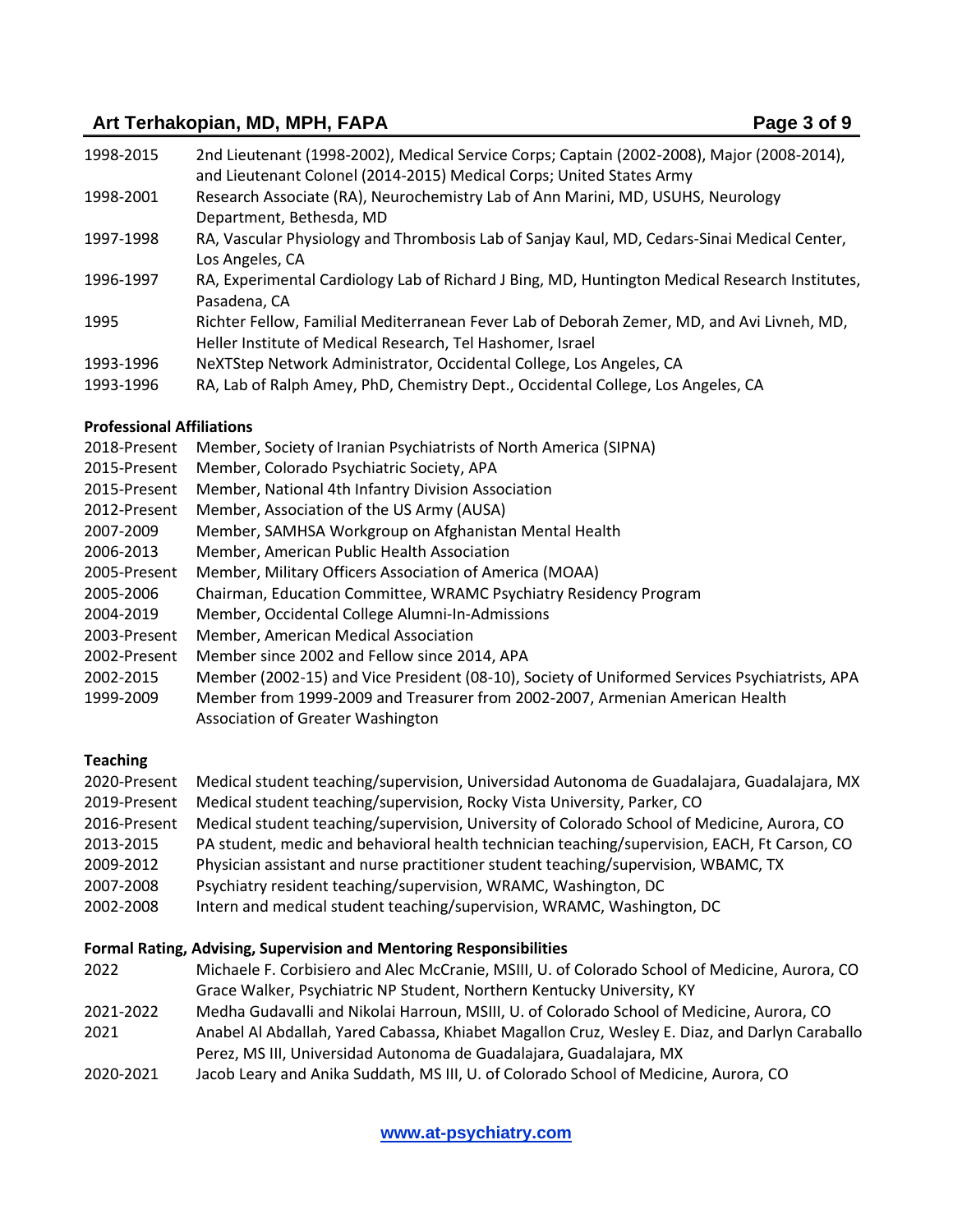# Art Terhakopian, MD, MPH, FAPA **Page 4** of 9

| 2020      | Javier J. Deliz Delgado, William C. Hamilton III, and Emily N. Rados, MS III, Universidad<br>Autonoma de Guadalajara, Guadalajara, MX                             |
|-----------|-------------------------------------------------------------------------------------------------------------------------------------------------------------------|
|           | Bryan Eldreth, Patrizia Grob, Karen Norling and Jerome Trembley, OMS III, Rocky Vista<br>University, Parker, CO                                                   |
| 2019-2020 | Timothy Browne and Curtis Pacheco, MS III, U. of Colorado School of Medicine, Aurora, CO                                                                          |
| 2019      | Hannah Douglas, Jolysa Gallegos, Kevin McGeorge, Michael Murakami, Diego Puentes, Weston<br>Truman, and Aaron Walker, OMS III, Rocky Vista University, Parker, CO |
|           | Lori A. Bailey, MSN, Maryville University, Saint Louis, MO                                                                                                        |
|           | Jacob Scott, RN, Colorado State University, Pueblo, CO                                                                                                            |
| 2018-2019 | Kaitlin Sweeney, MS III, U. of Colorado School of Medicine, Aurora, CO                                                                                            |
| 2017-2018 | Nicholas Anderson and Benjamin Fitzgerald, MS III, U. of Colorado School of Medicine, Aurora,<br>CO                                                               |
| 2016-2017 | Morgan Meury, MS III, U. of Colorado School of Medicine, Aurora, CO                                                                                               |
| 2016      | Anirudh Madabhushi, MS III, U. of Colorado School of Medicine, Aurora, CO                                                                                         |
| 2015      | William Jackson III, BDE Medical Operations NCO, Ft Carson, CO                                                                                                    |
|           | David Molina and Joshua Somma, BN PA, Ft Carson, CO                                                                                                               |
| 2014-2015 | John Evans, DO, BN Surgeon/General Med, Ft Carson, CO                                                                                                             |
|           | James (Levi) Shearer, BN PA, Ft Carson, CO                                                                                                                        |
| 2013-2015 | Clinton J. Burroughs, BDE Medical Operations Officer, Ft Carson, CO                                                                                               |
|           | Dwayne Fox, BDE Medical Operations NCO, Ft Carson, CO                                                                                                             |
|           | Patrick J. Goble, Paul Jachimek, Jamie E. Mueller, Brian A. Paulson, Cecil J. Simmons, and                                                                        |
|           | Nickolas M. Willer, BN PA, Ft Carson, CO                                                                                                                          |
|           | Jean P. Hare, BDE LCSW, FT Carson, CO                                                                                                                             |
|           | Leah H. Misialek, BDE Psychologist, Ft Carson, CO                                                                                                                 |
|           | Christopher Norman, BDE Dentist, Ft Carson, CO                                                                                                                    |
|           | Andrea R. Young, BDE Physical Therapist, Ft Carson, CO                                                                                                            |
| 2014      | Heather Beauparlant, DO, BN Surgeon/FP, Regional Command South (RC(S)), Afghanistan                                                                               |
|           | Sarah Cooper, BDE Physical Therapist, RC(S), Afghanistan                                                                                                          |
|           | Jesse Gabriel, DO, BN Surgeon/FP, RC(S), Afghanistan                                                                                                              |
|           | Brian R. Haney, DO, BN Surgeon/HemOnc, RC(S), Afghanistan                                                                                                         |
|           | Edward Hulten, MD, BN Surgeon/Cardiology, RC(S), Afghanistan                                                                                                      |
|           | David E. Reece, DO, BN Surgeon/PM&R, RC(S), Afghanistan                                                                                                           |
|           | Michael Rossi, MD, BN Surgeon/FP, RC(S), Afghanistan                                                                                                              |
|           | Daniel Sessions, MD, BN Surgeon/Emergency Med, RC(S), Afghanistan                                                                                                 |
| 2013-2014 | Joanie Baca-Columbia, MD, BN Surgeon/General Med, Ft Carson, CO                                                                                                   |
|           | Kathryn A. Cowles-Keen, BN PA, Ft Carson, CO                                                                                                                      |
|           | Brett S. Weir, BDE RN, Ft Carson, CO                                                                                                                              |
| 2013      | Tracie T. Dominguez, Shaun K. Johnson, Jorge L. Lopez, and Rober S. Rinehart, BN PA, Ft Carson,                                                                   |
|           | CO                                                                                                                                                                |
|           | Katie J. Kopp, BDE Psychologist, Ft Carson, CO                                                                                                                    |
|           | May Joyce Vertido, BDE RN, Ft Carson, CO                                                                                                                          |
| 2011-2012 | Kenesha Ramsay, Psychiatric NP Student, New Mexico State University-WBAMC, TX                                                                                     |
| 2007-2009 | Thomas R. Magra, MD, Resident Research Project, WRAMC, DC                                                                                                         |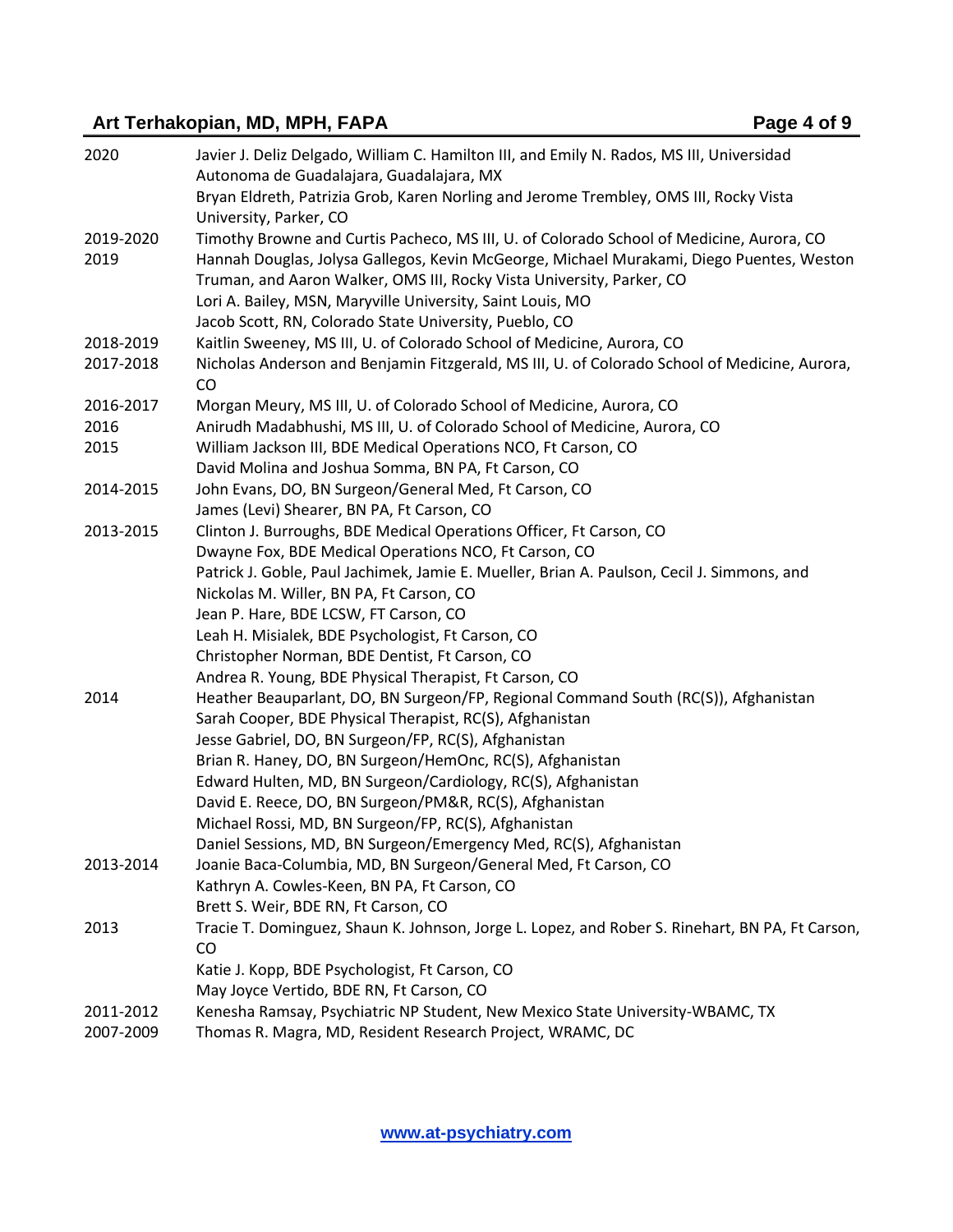# Art Terhakopian, MD, MPH, FAPA **Page 5** of 9

#### **Military Awards and Honors**

| 2014          | <b>Bronze Star Medal</b>                                     |
|---------------|--------------------------------------------------------------|
| 2014          | Afghanistan Campaign Medal with Campaign Star                |
| 2014          | NATO Meritorious Service Medal                               |
| 2014          | NATO Medal (Non-Article 5)                                   |
| 2009, 12 & 15 | Army Meritorious Service Medal with two Oak Leaf Clusters    |
| 2009          | Meritorious Unit Commendation (10th Combat Support Hospital) |
| 2009          | Iraq Campaign Medal with Campaign Star                       |
| 2008          | Army Achievement Medal                                       |
| 2006 & 2008   | Army Commendation Medal with Oak Leaf Cluster                |
| 2003          | Army Superior Unit Award (Walter Reed Army Medical Center)   |
| 2003          | Global War on Terrorism Service Medal                        |
| 2002          | National Defense Service Medal                               |
| 1998          | Army Service Ribbon                                          |
|               |                                                              |

#### **Academic Awards and Honors**

| 2008        | APA Annual Meeting Disaster Psychiatry Fellowship              |
|-------------|----------------------------------------------------------------|
| 2006        | Artiss Military Psychiatry Award                               |
| 2002        | Center for Disaster and Humanitarian Assistance Medicine Grant |
| 1999        | Uniformed Services University Intramural Research Grant        |
| 1995 & 1996 | W.M. Keck Foundation Scholar Award                             |
| 1995        | Richter Fellowship Award                                       |
| 1995        | Ford Foundation Fellowship Award                               |
| 1994        | University of Virginia Medical Academic Advancement Award      |
| 1993        | Monsanto Research Scholar Award                                |

#### **Foreign Languages**

Fluent in Farsi (Persian) and Armenian (DLPT L3/R3, OPI 2+)

#### **Security Clearance**

Secret (1998-2009) and Top Secret (2009-2015). Last PR 2014.

#### **Publications**

#### **Peer-reviewed Articles and Book Chapters**

- 13. Terhakopian A. Ethical Dilemmas of a Military Psychiatrist: Balancing Your Approach, *SUSP Quarterly*, 2013, 2, 3.
- 12. Terhakopian A, Benedek DM, Ritchie EC. Disaster Psychiatry. In: Ritchie EC, ed. Combat and Operational Behavioral Health. In: Lenhart MK, ed. Textbooks of Military Medicine. Washington, DC: Dept. of the Army, Office of The Surgeon General, Borden Institute; 2011, 579-592.
- 11. Ursano RJ, Fullerton CS, Terhakopian A. Disasters and Health: Distress, Disorders, and Disaster Behaviors in Communities, Neighborhoods, and Nations. *Social Research*, 2008, 75, 1015-1032.
- 10. Terhakopian A, Sinaii N, Engel CC, Schnurr PP, Hoge CW. Estimating population prevalence of posttraumatic stress disorder: An example using the PTSD Checklist*. Journal of Traumatic Stress*, 2008, 21, 1-11.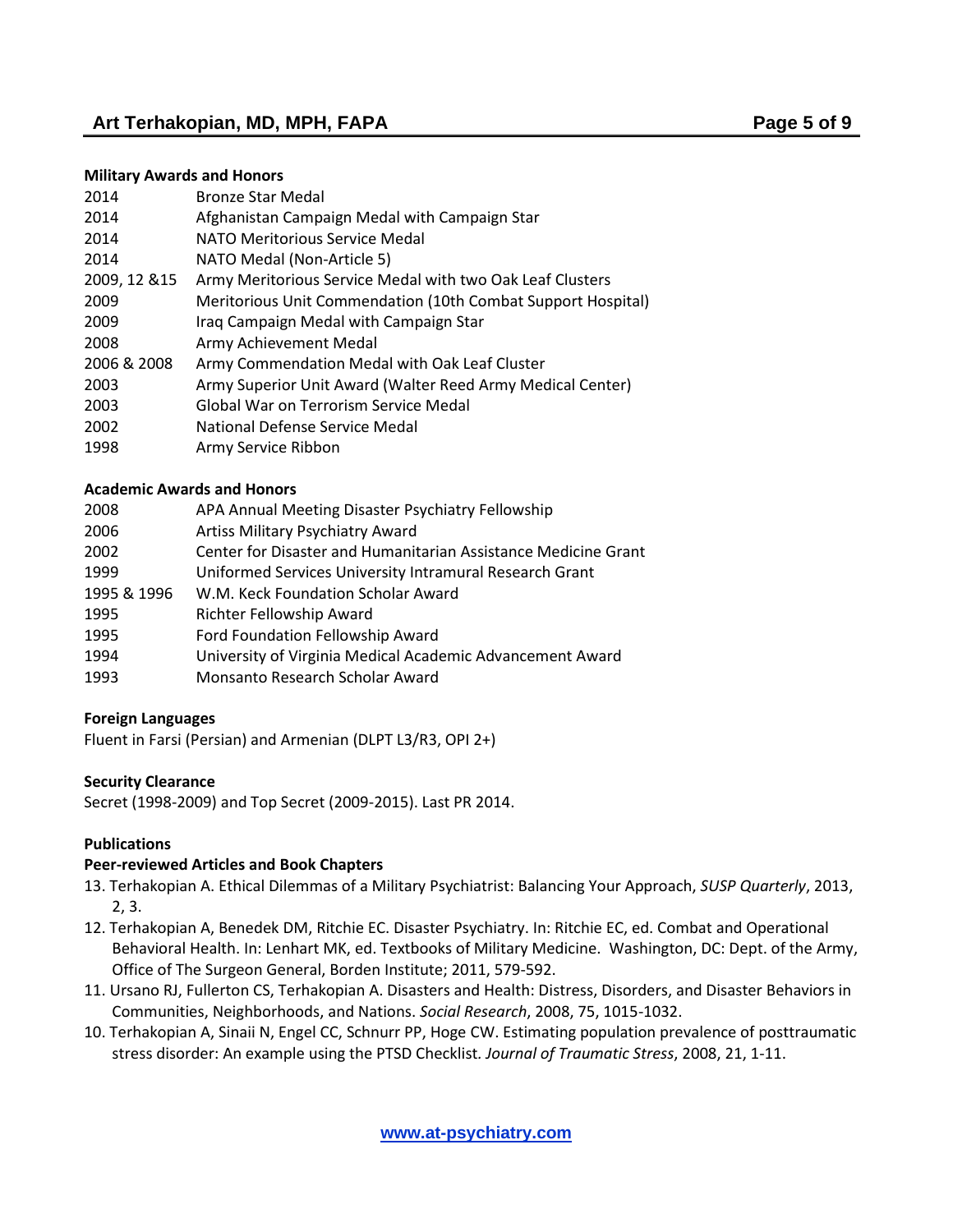# Art Terhakopian, MD, MPH, FAPA **Page 6** of 9

- 9. Terhakopian A, Benedek DM. Hospital disaster preparedness: mental and behavioral health interventions for infectious disease outbreaks and bioterrorism incidents. *American Journal of Disaster Medicine*, 2007, 2, 43- 50.
- 8. [Hoge CW, Terhakopian A, Castro CA, Messer SC, Engel CC.](http://www.ncbi.nlm.nih.gov/entrez/query.fcgi?db=pubmed&cmd=Retrieve&dopt=AbstractPlus&list_uids=17202557&query_hl=1&itool=pubmed_docsum) Association of posttraumatic stress disorder with somatic symptoms, health care visits, and absenteeism among Iraq war veterans. *American Journal of Psychiatry*, 2007, 164, 150-153.
- 7. Zhu D, Wu X, Strauss KI, Lipsky RH, Qureshi Z, Terhakopian A, Novelli A, Bnaudha A, Marini AM. N-methyl-Daspartate and TrkB receptors protect neurons against glutamate excitotoxicity through an extracellular signal-regulated kinase pathway. *Journal of Neuroscience Research*, 2005, 80, 104-113.
- 6. Lipsky RH, Xu K, Zhu D, Kelly C, Terhakopian A, Novelli A, Marini AM. Nuclear factor kappa B is a critical determinant in N-methyl-D-aspartate receptor-mediated neuroprotection. *Journal of Neurochemistry*, 2001, 78, 254-264.
- 5. Apter S, Zemer D, Terhakopian A, Gayer G, Langevitz P, Amitai M, Schwartz T, Atar E, Hertz M, Pras M, Livneh A. Abdominal CT findings in nephropathic amyloidosis of familial Mediterranean fever. *Amyloid*, 2001, 8, 58- 64.
- 4. Akiyama K, Kimura A, Suzuki H, Takeyama Y, Gluckman TL, Terhakopian A, Katagiri T, Suh K, Roseto J, Bing RJ. Production of oxidative products of nitric oxide in infarcted human heart. *Journal of the American College of Cardiology*, 1998, 32, 373-379.
- 3. Akiyama K, Gluckman TL, Terhakopian A, Jinadasa P, Narayan S, Singaswamy S, Massey B, Bing RJ. Apoptosis in experimental myocardial infarction *in situ* and in the perfused heart *in vitro*. *Tissue and Cell*, 1997, 29, 733- 743.
- 2. Akiyama K, Akopian G, Jinadasa P, Gluckman TL, Terhakopian A, Massey B, Bing RJ. Myocardial infarction and regulatory myosin light chain. *Journal of Molecular and Cellular Cardiology*, 1997, 29, 2641-2652.
- 1. Terhakopian A, Livneh A, Apter S, Langevitz P, Zemer D. CT scanning in renal amyloidosis of familial Mediterranean fever. *Pan-Armenian Science Review*, 1996, 3, 30-33.

# **Abstracts**

- 9. Terhakopian A, Magra TR, Benedek DM, Engel CC, Ursano RJ. Hospital behavioral health preparedness for infectious disease outbreaks. Annual Meeting of the APA, Washington, DC, May 2008 (Poster).
- 8. Terhakopian A, Benedek D, Engel CC, Ursano R. Behavioral health: Hospitals during epidemics. 23rd Annual Meeting of the International Society for Traumatic Stress Studies, Baltimore, MD, November 2007 (Poster).
- 7. Terhakopian A, Hoge CW, Engel CC, Sinaii N, Schnurr PP. Use of the PCL for estimating PTSD prevalence in various populations: Defining optimal cutoff criteria for population studies. 59th Institute on Psychiatric Services, New Orleans, LA, October 2007 (Poster).
- 6. Terhakopian A, Benedek D, Engel CC, Ursano R. Hospitals and behavioral health preparedness. Research Week 2007, Uniformed Services University, Bethesda, MD, May 14-16, 2007 (Poster).
- 5. Kaul S, Terhakopian A, Cercek B, Yano J, Sinaii N, Shah PK; Pharmacokinetic profile of intrapericardial administration of NO donors critically modulates the vascular response to injury. *Journal of the American College of Cardiology*, 1999, 33 (Suppl A), 88A.
- 4. Kaul S, Terhakopian A, Cercek B, Yano J, Sinaii N, Shah PK; Intrapericardial apolipoprotein A-I Milano reduces intimal and adventitial hyperplasia in porcine coronary overstretch injury model. *Journal of the American College of Cardiology*, 1999, 33 (Suppl A), 71A.
- 3. Makkar RR, Shah PK, Terhakopian A, Cercek B, Fishbein MC, Sinaii N, Kaul S. Intrapericardial delivery of a nitric oxide donor inhibits in-stent stenosis in porcine coronary arteries. *Circulation,* 1998, 17, I-399.
- 2. Akopian G, Terhakopian A, Amey RL. Temperature stability of calmodulin, an FTIR study. The 29th Western Regional Meeting of the American Chemical Society, Pasadena Hilton, Pasadena, CA, 1993 (Poster).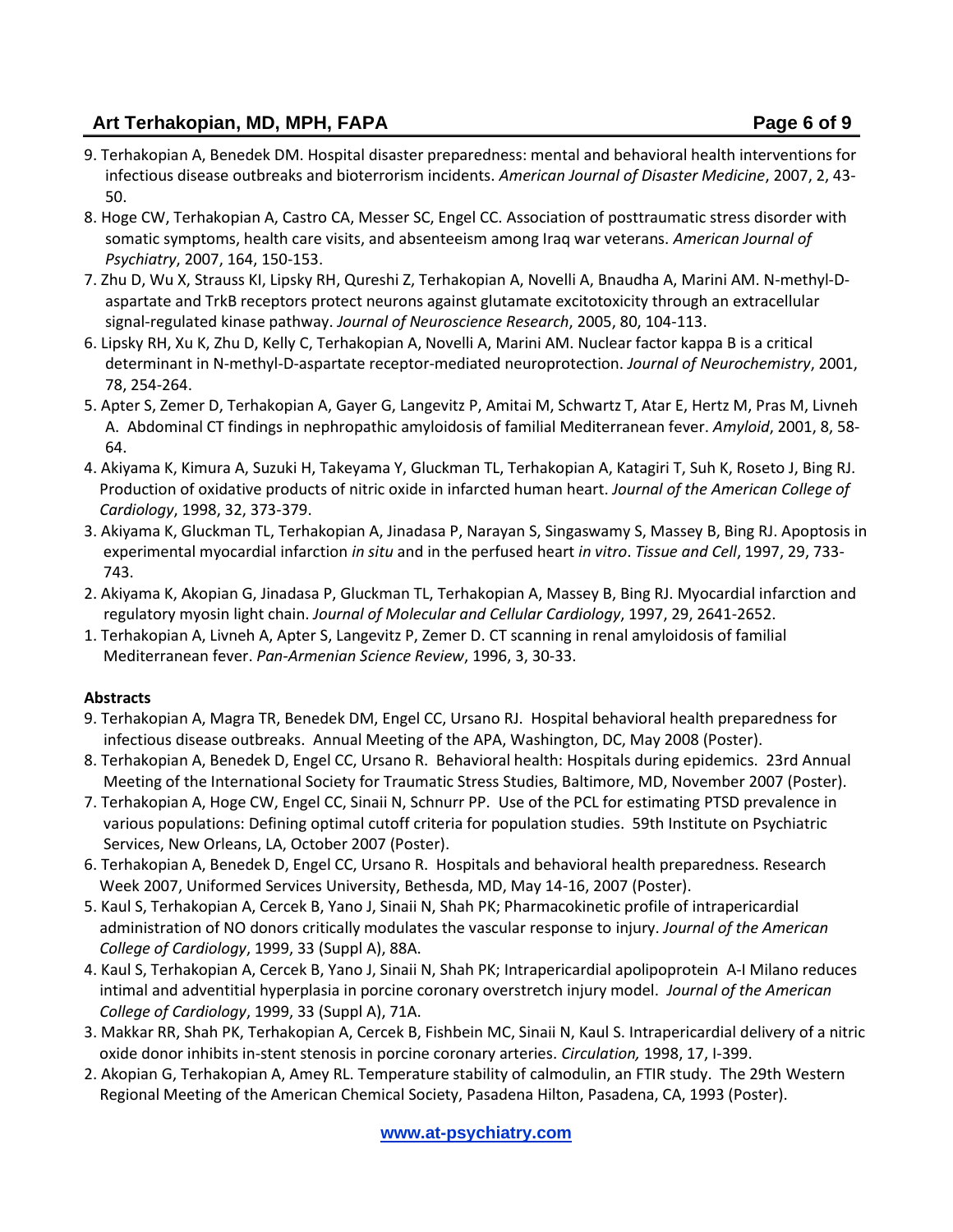# Art Terhakopian, MD, MPH, FAPA **Page 7** of 9

1. Terhakopian A, Akopian G, Amey RL. Temperature stability of calmodulin, an FTIR study. Southern California Conference on Undergraduate Research, California Institute of Technology, Pasadena, CA, 1993 (Poster).

## **Lectures, Seminars, Grand Rounds, Workshops, Blogs, Interviews and Conferences**

- Chalian, S. Terhakopian, A. Pharmacologic Treatments for PTSD, Armenian Mental Health Initiative, learnwithopen.org, June 2021.
- Berberian, L. Maral Najarian's Harrowing Tale of Captivity in Azerbaijan. Interview. The Armenian Weekly, Watertown, MA, 31 March, 2021.
- Terhakopian, A. Recognition of Substance Abuse Disorders and Psychiatric Referral. Staff Education Series, Parkview Medical Center, Pueblo, CO, May 2020.
- Christenson S, Leibowitz A, Pacheco C, Terhakopian A. Mood, Personality and Coping. MS III Didactics, Lane Center for Academic Health Sciences, Colorado Springs, CO, August 2019.
- Terhakopian A. Management of Pain in Opioid Use Disorder. 2nd Annual Symposium on Pain Management, Parkview Medical Center, Pueblo, CO, April 2019.
- Terhakopian A. Opioid Addiction and Suboxone Treatment. Psychotherapy Associates 43rd Winter Symposium, Colorado Springs, CO, January 2017.
- Terhakopian A. Psychiatric Discharge Planning. Parkview Behavioral Services, Parkview Medical Center, Pueblo, CO, October 2016.
- Foster, R. It's In Your Head, Keys To Addiction Lie In The Brain, Experts Say. Interview. The Pueblo Chieftain, 10A and 11A, Pueblo, CO, 26 July 2016.
- Terhakopian A. Opioid Dependence / Medically Managed Withdrawal. Haven Behavioral Hospital of Southern Colorado, Pueblo, CO, September 2015.
- Terhakopian A. Alcohol Withdrawal Management. Haven Behavioral Hospital of Southern Colorado, Pueblo, CO, September 2015.
- Schnellbacher RS, Dailey JI, Terhakopian A, Makela A. Personal Experiences of Psychiatrists in the Combat Zone. Annual Meeting of the APA, Toronto, Canada, May 2015.
- Terhakopian A. Crisis Psychiatry. NATO Multinational Medical Unit, Kandahar Airfield, Afghanistan, August 2014.
- Terhakopian A. Combat PTSD: History, Risk Factors, Prevention, Diagnosis and Treatment. NATO Multinational Medical Unit, Kandahar Airfield, Afghanistan, August 2014.
- Terhakopian A. Embracing Virtual Realty Therapy, TIME.Com, U.S. April 2013. http://nation.time.com/contributor/artin-terhakopian/
- Terhakopian A. Time to Curb Unintended Military Pregnancies. TIME.Com, U.S., January 2013. http://nation.time.com/contributor/artin-terhakopian/
- Terhakopian A, Flores C. Social Work with Military Families. SOWK 5379, The University of Texas at El Paso, El Paso, TX, March 2012.
- Terhakopian A. Veterans and Posttraumatic Stress Disorder: Who is Vulnerable, How to Diagnose, What are the Co-morbidities and How to Treat. Psychiatry Residency Training Program, University of Iowa Hospitals and Clinics, Iowa City, IA, January 2012.
- Terhakopian A. Military Medicine. College of Osteopathic Medicine, Des Moines University, Des Moines, IA, January 2012.
- Terhakopian A. PTSD: Diagnosis and Treatment. Family Practice Residency Training Program, Broadlawns Medical Center, Des Moines, IA, January 2012.
- Terhakopian A. PTSD: Diagnosis and Treatment. Family Medicine Residency Training Program, Mercy Medical Center, Des Moines, IA, January 2012.
- Kraynick YG, Terhakopian A. HIPAA: What Commanders May Know. William Beaumont AMC Behavioral Health Symposium, Airport Wyndham Hotel, El Paso, TX, January 2012.

**[www.at-psychiatry.com](http://www.at-psychiatry.com/)**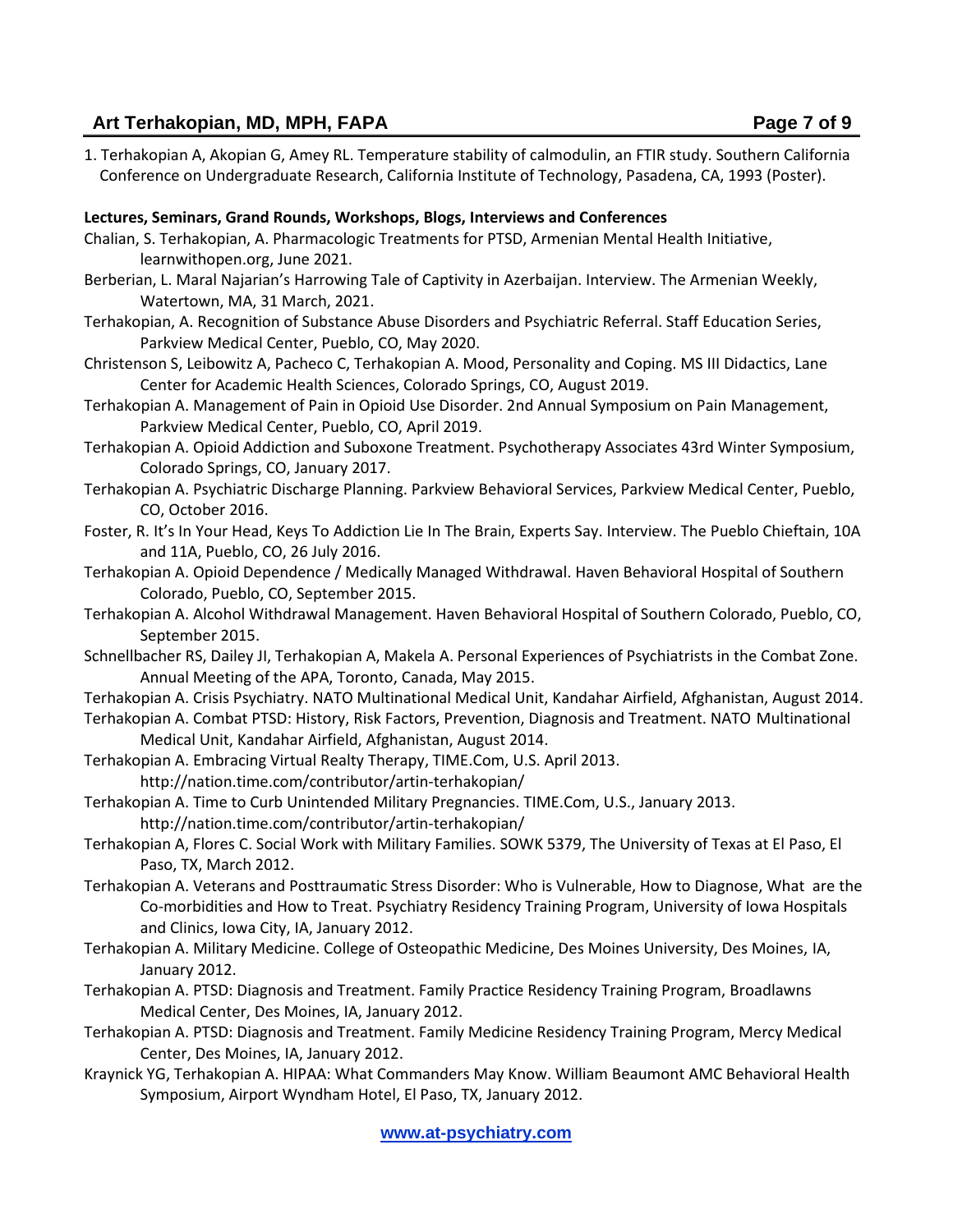# **Art Terhakopian, MD, MPH, FAPA Page 8 of 9**

- Al-Jadiry M, Jenkins R, Al-Gaseer N, Al-Nema T, Al-Khani E, Loza N, Terhakopian A, Fattah A. Integrating Mental Health into Primary Health Care. Joint Meeting of The Royal College of Psychiatrists, Middle Eastern Division, Baghdad, Iraq, November 2009.
- Terhakopian A. What's at Stake? 10<sup>th</sup> Combat Support Hospital Behavioral Health Conference, Joint Visitor Bureau, Camp Victory, Baghdad, Iraq, October 2009.
- Terhakopian A. Social Determinants of Health. 10<sup>th</sup> Combat Support Hospital Behavioral Health Conference, Joint Visitor Bureau, Camp Victory, Baghdad, Iraq, October 2009.
- Terhakopian A. Acute Management of mTBI Joint Theatre Trauma System Clinical Practice Guidelines. CME Lecture Series, Ibn Sina/10<sup>th</sup> Combat Support Hospital, Baghdad, Iraq, August 2009.
- Terhakopian, A. Primary Care Treatment of Depression and Anxiety. FOB Prosperity Consolidated Medical Clinic, Baghdad, Iraq, August 2009.
- Terhakopian A presented by Santiago P. International Disasters: Challenges and Opportunities to Contribute Teaching Psychiatry in Afghanistan. Annual Meeting of the APA, Washington, DC, May 2009.
- Terhakopian A. Stress Management. Sergeants Major Course Class of 59. The U.S. Army Sergeants Major Academy, Ft Bliss, TX, September 2008.
- Terhakopian A, Vogel AV, Shibley HL, Hernandez V, Weinstein HD, Gifford RK. Disaster Preparedness and Response: A discussion of Standards for Care Before, During and After a Disaster. Annual Meeting of the APA, Washington, DC, May 2008.
- Terhakopian A, Perez JT. Basic Psychiatry Training for Medical Students. Islamic Republic of Afghanistan, Ministry of Public Health, Kabul, Afghanistan, March 2008.
- Terhakopian A, Benedek DM. Early Mental Health Interventions for Deployment Environments. Iraq Provincial Reconstruction Team Training, Foreign Service Institute, National Foreign Affairs Training Center, Arlington, VA, February 2008.
- Terhakopian A, Ritchie EC. PTSD 101 for Federal Recovery Coordinators. Federal Recovery Coordinator Training, Assistant Secretary of the Army for Manpower & Reserve Affairs, FDIC Conference Center, Arlington, VA, January 2008.
- Terhakopian A, Engel CC. Social Epidemiology Monthly Seminar. Center for the Study of Traumatic Stress, Bethesda, MD, September 2007 - June 2008.
- Terhakopian A, Hoge CW, Castro CA, Messer SC, Engel CC. Co-morbidity of Posttraumatic Stress Disorder, Physical Health Problems, and Functional Impairment Among Veterans of Operation Iraqi Freedom One Year After Deployment. APA Annual Meeting, Toronto, Canada. May 2006.
- Terhakopian, A. Posttraumatic Stress Disorder, Health Measures, and Somatic Symptoms Among Iraq War Veterans. Walter Reed Army Medical Center, Washington, DC, March 2006.
- Terhakopian A. Renal amyloidosis of familial Mediterranean fever. Southern California Conference on Undergraduate Research, Claremont Colleges, Claremont, CA, 1995.